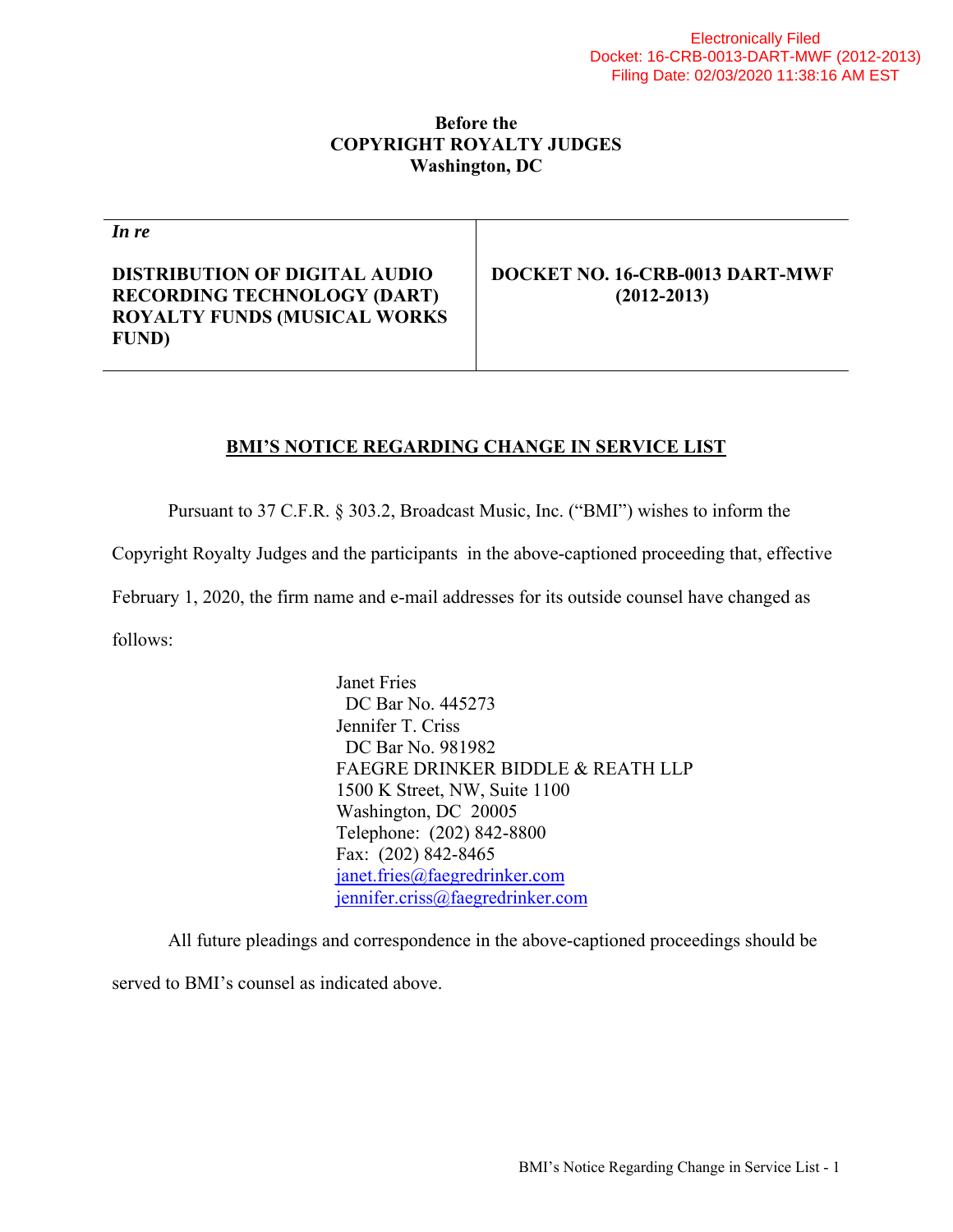Respectfully submitted,

 /s/ Hope M. Lloyd / jtc Hope M. Lloyd NY Bar No. 3903754 John T. Ellwood NY Bar No. 5189022 BROADCAST MUSIC, INC. 7 World Trade Center 250 Greenwich Street New York, NY 10007-0030 Telephone: (212) 220-3148 Fax: (212) 220-4490 hlloyd@bmi.com jellwood@bmi.com

/s/ Jennifer T. Criss Janet Fries DC Bar No. 445273 Jennifer T. Criss DC Bar No. 981982 FAEGRE DRINKER BIDDLE & REATH LLP 1500 K Street, NW, Suite 1100 Washington, DC 20005 Telephone: (202) 842-8800 Fax: (202) 842-8465 janet.fries@faegredrinker.com jennifer.criss@faegredrinker.com

February 3, 2020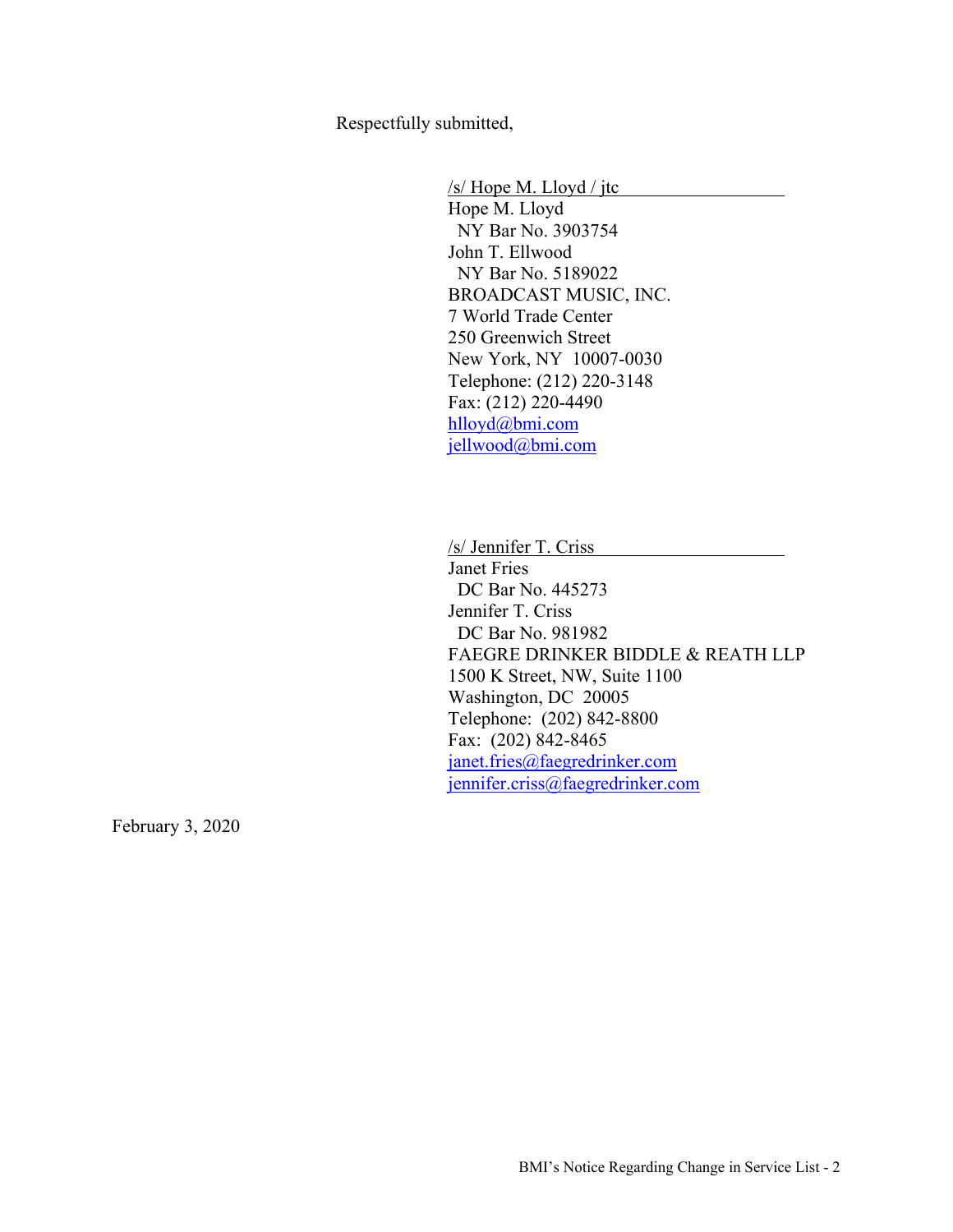## **CERTIFICATE OF SERVICE**

 I hereby certify that on this 3rd day of February, 2020, a copy of the foregoing BMI's Notice Regarding Change of Service List was filed electronically using eCRB, which will automatically provide electronic service copies to all counsel and *pro se* participants who are registered to use eCRB. *See* 37 C.F.R. § 303.6(h)(1).

> /s/ Jennifer T. Criss Jennifer T. Criss